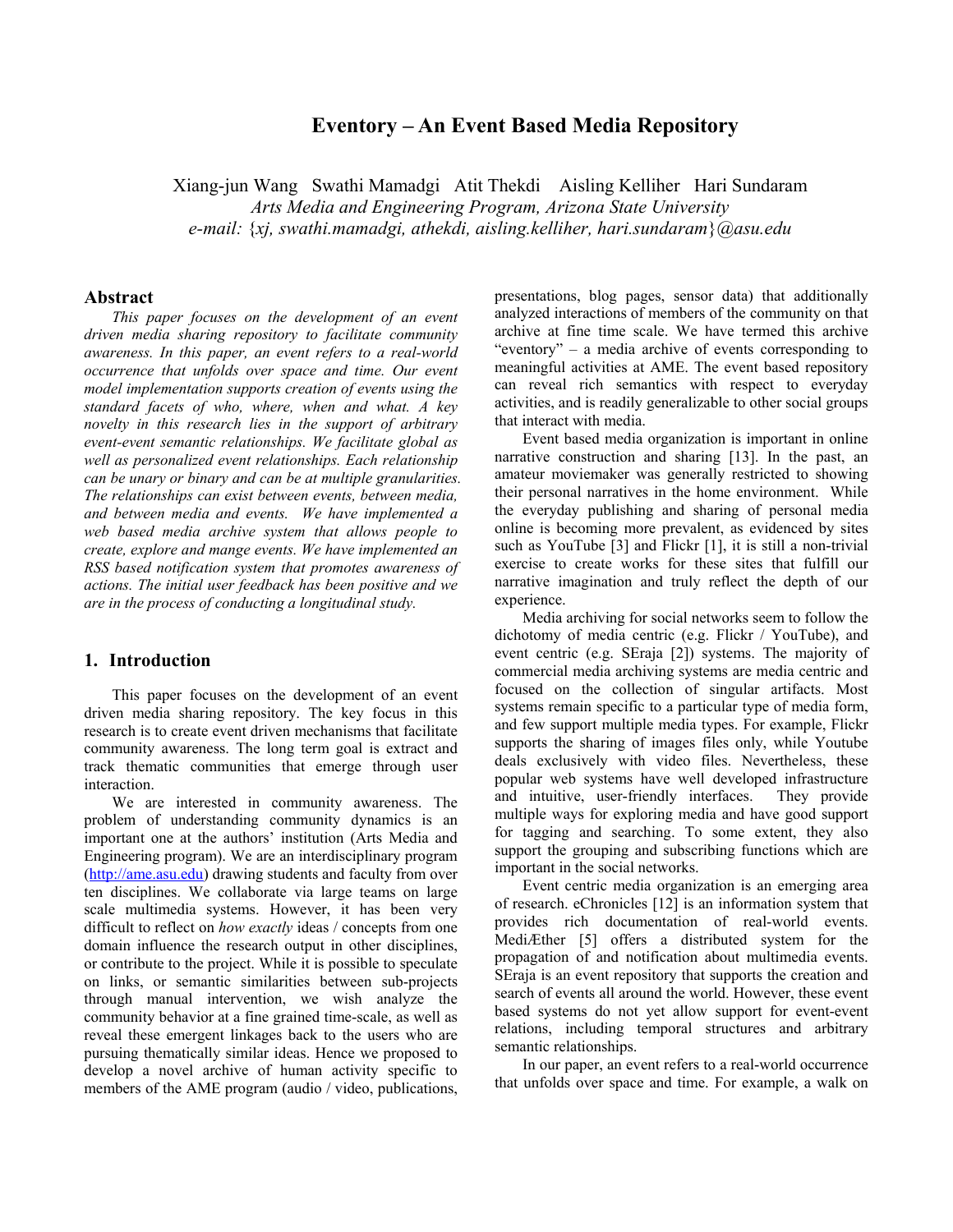the beach, the birth of a baby, a performance by an AME student are all events in terms of this definition. Events are described using the facets of who, where, when, what and are re-mediated using images, sounds, videos and free text. These facets and the accompanying media support the understanding of events. We note that an event can have multiple media used to describe the event - the event "trip to china" may have hundreds of photographs associated with it. A single media clip can appear to belong to multiple events. This is complementary to the idea that an event can have multiple media to describe it. Our event model implementation supports the creation of events using the standard facets of who, where, when and what.

A key novelty in this research lies in the support of arbitrary event-event semantic relationships. This is important in extracting semantics out of community interaction. We facilitate global as well as personalized relationships between events. Global relationship types allow users of the system to establish a common understanding of the relationships between events. Personalized relationship can be defined by people's own words, languages and expressions. Each relationship in the eventory needs several properties to be defined. It must have a unique name, and the relationship type can be unary or binary. A binary relationship of the form *x* R *y* needs to define the attribute types of the entities *x* and *y* respectively as well as the relationship type. It also needs to define properties of the relation R. The relationships can be at multiple granularities – they can exist between events, between media, and between media and events.

We have implemented a web based media archive system that people can create, explore and mange events. Users can associate multimedia files with these events by uploading and sharing their media collections including images, videos, audios, documents, etc. The system supports complex event structures by allowing users to specify arbitrary relationships between media as well as between events. Through a notification mechanism, the system allows users to become aware of other users acting on their uploaded media, as well as events. We are currently in the process of conducting a longitudinal study to assess the impact of the system on community growth – the initial user feedback has been positive.

The rest of paper is organized as follows. The next section discusses the media archival problem. In Section 3 introduces the idea of events in terms of facets. Section 4 presents the event link semantics, while Section 5 discusses our current implementation. In Section 6, we discuss the current work and then summarize and present conclusions.

### **2. The Media Archival problem**

In this section, we describe the current media archival problem, compare media sharing with experience sharing, explain why we need to improve current media archiving system and define overall challenges.

### **2.1 Media sharing vs. Experience sharing**

Before examining the idea of media sharing in detail, let us first examine the photograph depicted in Figure 1. This photo was discovered randomly on Flickr and was not annotated with any title, tags or description. We can infer that the man show in the photograph is athletic and possibly engaged in some form of sports activity, although we cannot be sure. Without any supporting information or description, it is difficult to understand the significance or meaning of this image. In this case, we



**Figure 1:**  Untitled from Flickr

are experiencing the sharing of media, but have not the sharing of an understanding of the experience itself.

This is a familiar occurrence with online media sharing systems. The context for the media representation is missing as many people upload content without bothering with the hassle of adding additional metadata. As the image-taker, they are already familiar with the people, location and events shown in the image itself. They are not necessarily thinking of the needs of an audience entirely



**Figure 2:** Untitled

unfamiliar with the events depicted. However, we can possibly employ other strategies to help decipher the meaning of this mystery image. For example, we discovered several other photos [Figure 3 and Figure 2] uploaded to Flickr around the same time that seem to document the same or at least a similar event

In considering the additional information shown both in the photographs themselves and in the accompanying metadata, we can now understand the photos to be of tennis player Andy Roddick participating in a match in the US Open Tennis



**Figure 3:** Flickr photo titled "Roddick"

Championships. If we are curious to find out more about this match, we can use the descriptors from the photograph title ("Roddick") and content ("US Open") to search for video of the event on YouTube for example.

A more efficient and readily understandable method for organizing and accessing such media content revolves around the idea of an event. An event called "US Open Men's Singles Final" is created that describes the location, time and players involved. All subsequently relevant uploaded images, audio and video content become associated with this event. By integrating descriptions of the event with multiple forms of media content, we are now no longer just sharing individual discrete media artifacts, but rather growing and exploring a shared experience.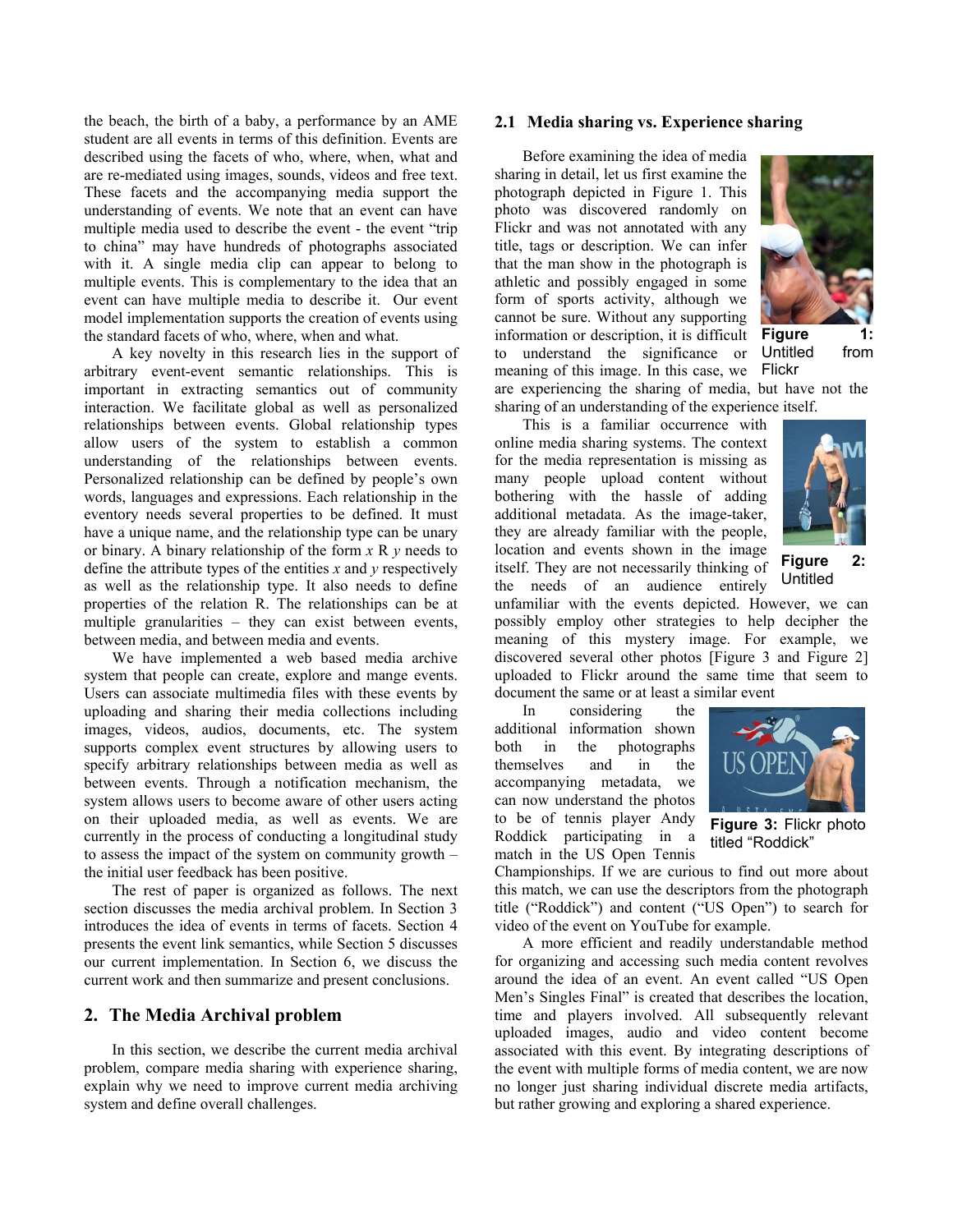## **3. Event Characterization**

An event refers to a real-world occurrence that unfolds over space and time. For example, a walk on the beach, the hurricane of 2005, a trip to China, are all events in terms of this definition.

Typically, events are described in multimedia research using the facets of who, where, when, what and are remediated using images, sounds, videos and free text. These facets and the accompanying media support the understanding of events. We note that an event can have multiple media used to describe the event - the event "trip to china" may have hundreds of photographs associated with it. This event definition draws upon recent work by Westermann and Jain [13]. We note in the passing that events can comprise other events (e.g. a trip to china may include a walk on the beach) - the nature of the hierarchy is typically application and context dependent.

Multimedia research is influenced in its description of events by well known journalistic practice. A key maxim in journalism is to use the six interrogatives - *who*?, *when*?, *where*?, *what*?, *why*? and *how*? to develop a comprehensive reportage of the event. This has become known as the five W's and one H.

A single media clip can appear to belong to multiple events. This is complementary to the idea that an event can have multiple media to describe it. For instance, a short video clip may be described as "a walk on the beach in Santa Barbara", "a technical discussion with colleagues on the beach", "debates about the Wednesday keynote talk of ACM Multimedia 2006", or "2006 conference trip to California". We shall clarify why these different descriptions emerge and are of value.

The rest of this section is organized a follows. We first revisit real-world events and the process of capturing them into multi-modal streams, as this process often induce changes to the values of the attributes ("Five Ws") relevant for event description and understanding. We go on to discuss the different instantiations of the "Five W's" in multimedia events. We argue that *who*, *when*, *where*, *what* along with the media, are the essential aspects that describe any multimedia event, whereas *how* and *why* refer to semantics that can only be understood by examining relationships between events, such relationship is essentially the role of context.

#### **3.1 Real-world events captured in media**

Media capture is typically a very small subset of the information relating to the event. For example, the attendees of the technical conference all sample different aspects of the "ACM Multimedia 2006" event. What they choose to record (e.g. a walk on the beach, the conference keynote, dinner), and how they choose to capture is informed by their situational context. For example a user may decide to take photographs at the conference dinner,

while recording the speech at the keynote presentation on her mp3 player, for review later. Others may choose to document conference presentations on their computer via.

Every user who captures the event implicitly leaves out most of the people and the sub-events in the conference – e.g. the conference talks not attended, lunch conversations un-archived among others. Importantly, while no single user has a complete understanding of the conference event, the semantics of the conference event may be derivable by aggregating the capture across users.

The capture may not be faithful to the original experience. For example the semantics of an event may be altered if the person decides to take only black and white photographs - it is no longer possible to describe the event capture in terms of the color of the clothes worn by the participants. Note that at different stages of media production, such as premeditation, capture or editing, will change or create new metadata about the Five Ws in the event being captured. For the purpose of this paper we do not distinguish these changes incurred by different operations.

#### **3.2 The Five W's of multimedia events**

In this sub-section we shall examine the characteristics of the six multimedia event facets - the five W's and one H. Each facet can be described in very different ways, and the values are created at different stages of the media production process. We also note that aggregating the values across a specific attribute over different events can lead to more abstract event descriptions. For example, the events "phone meeting with USC", "eating lunch", "teaching class" when aggregated over the time dimension can lead to a more abstract event - "a day in the life of a teacher."

**3.2.1. When – Time.** The time attribute is one of the key components of an event, yet the description of time can take many forms. For example consider the event of "my trip to China." It is possible to specify the time attribute in a variety of ways – between "jan  $1<sup>st</sup>$  2007, and jan  $17<sup>th</sup>$ 2007" (exact) "after christmas" (relative), "happy" (affective), "every year" (periodic), "in 2007" (at a coarse granularity).

Importantly, there are two temporal coordinates of interest - real-world time and media time. The real-world time refers to the absolute, unambiguous time that an event takes place in the physical world. Media time refers to the relative value within the media stream - e.g. 10 minutes after the news began, third shot in the film etc. We note that we can observe media time. Real world time can either be known, e.g., captured in media metadata such as EXIF data, or it can be hidden or inaccurate, e.g., the interview shot at 10 minutes of the news shot may be taken sometime during the day that is unknown to the viewers. Reconciliation of real-world clips that refer to the same event can become a challenging problem in the absence of temporal metadata.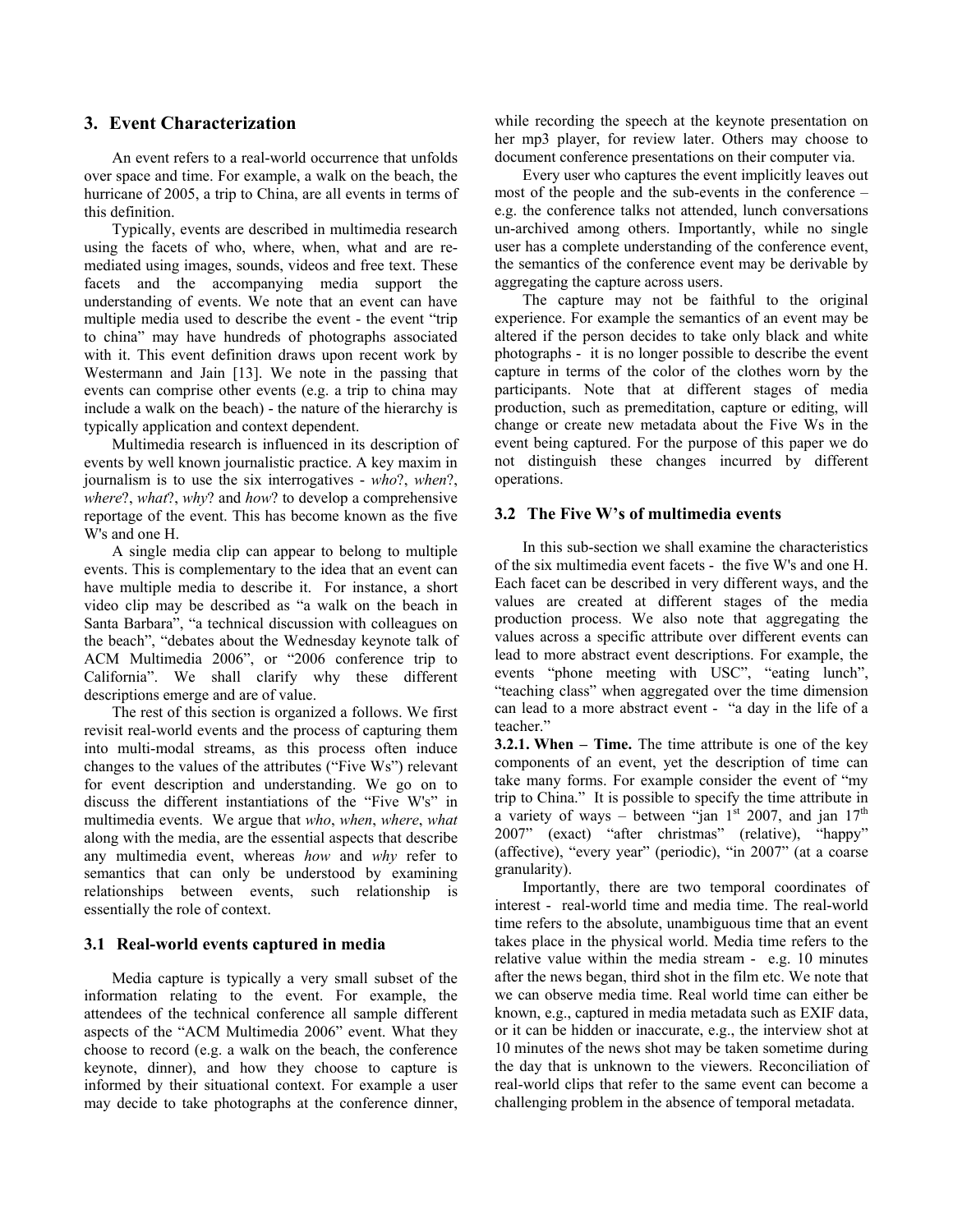The relationship between real-world time and the media time can vary widely across different content domains. Event recognition systems typically do not generalize well across domains since the assumptions about the relationship is implicitly coded and rarely explicit in the metadata. Many event recognition systems do not yet address the issue of recovery between media time and realworld event time. This has not yet been a critical problem as the recognition systems have currently been focused on recognizing the objects / people in the given media clip. However, this issue will become increasingly important when researchers begin to address the consumer need of retrieving media related to events (e.g. "media related to my son's second birthday party").

**3.2.2. Where – Location.** Space is a key multimedia variable to index and interpret events. Prior work [10] reveals that time and locations are the most important attributes for people to recall real-world events. Similar to time, the description of location can also take many forms e.g. "500 W. 120th St., New York City" (absolute and exact); "five miles northeast" (relative); "besides a lake" (approximate). It can also be used at different granularities, "seventeenth floor auditorium in the GE Building" or "around New York City".

Space, like time is used in two coordinate systems - the absolute spatial location where an event occurs and the display space where creators can reorganize elements to communicate a specific affect / meaning. The relationship between absolute real-world event locations and their corresponding media locations is not a straightforward mapping as in some instances for time. Changes in the realworld event location are usually not reflected in changes to any object / person's location in the video. Geo-spatial visualization of media (e.g. [4]) is a possible way in event location changes can correspond to media location changes. We note that in creative domains, there is very little relationships between real-world event locations and how they are manifest on screen. Film-makers routinely alter our perception of space (as well as time) though clever event capture, and event editing [6,7].

**3.2.3. Who – Subject.** The *who* field has typically referred to the subject in the media clip – *who is in the photo*?. However, this can quickly get complex given the entire media processing chain. For example, one could ask *who took the photo*?, *who edited the photo*?, *who posted the photo online*?, *who has seen the photo*? While the first three questions are directly connected to the event itself (event participation and event capture), the last three questions are about operations on the media clip that remediates the original event (media editing, communication and viewing). These different attribute values are useful in different contexts. For example in the case of the identity of the person who edits the media clip, this may be important in the context of a media production house, where the "event" refers to an edit of the raw capture, not the original

event itself. It may be important to retrieve the media clips for the editing event based on the media clip editor.

**3.2.4. What – Actions, activities and their aggregates.** The *what* field describes the action taking place in the media clip. It is answers the question *what is happening in this clip*?. For example, the clip containing the stroll by the beach the *what* field would be described as "walking," "stroll." The answer also depends on the granularity (or levels of abstraction). For example, this could be alternatively answered as – *John walking on Venice beach* (highly specific), to *a person walking* (abstract).

The answer also depends on the event to which the media belongs. For example, in the capture part of the processing chain, this can be asked as *what is the equipment on which this media clip is being recorded*? For editing – *what are the processing / layering effects in this clip*?. For transmission, *what is the data representation format*?, and for viewing *what program do I need to view this media file*?. The utility of the questions depend on the event, and the specific user context.

**3.2.5. Why – Event Context.** The *"why"* field answers the question *why did this event happen*? For example, "why did John's party take place?" This question cannot be answered by examining a single event in isolation. In this case, the reason why the party took place could depend on another event - "john received a raise." The set of events that are needed to understand the semantics of a specific event, form the context of the event. Note that this is different from the event description context. The event description context are the set of conditions that affect the *values* of the attributes of the event (i.e. the specific values taken by who, where, what etc.).

**3.2.6. How – Event Dynamics.** The *"how"* answers a subtly different question from *why* or *what*. It is the answer to the question *how did this event come about*?. In the preceding example, the answer to john's question would be related to events that describe shopping, determining the guest lists for the vents, cooking etc. The "how" helps understand the event dynamics, and like the *why* field, cannot be answered by examining a single event. We note that since the *why* and the *how* attributes of an event depend on other events current multimedia research does not try to answer these questions from a single media instance.

**3.2.7. Why are the semantics variable?** A media clip can belong to many different events - this grouping can be due to a single user, or can happen due to people who interact with it as part of the production process. Consider a segment that appears on broadcast news. This segment can exist in multiple events based on the specific context of the event as well as the people to participate in its production and consumption. The reporter could annotate the clip as "my first story as a reporter." The editor could store it as "file edited before computer crashed," while the user could annotate it as "the clip that I was watching last." These are all different events - each one is a valid event, in the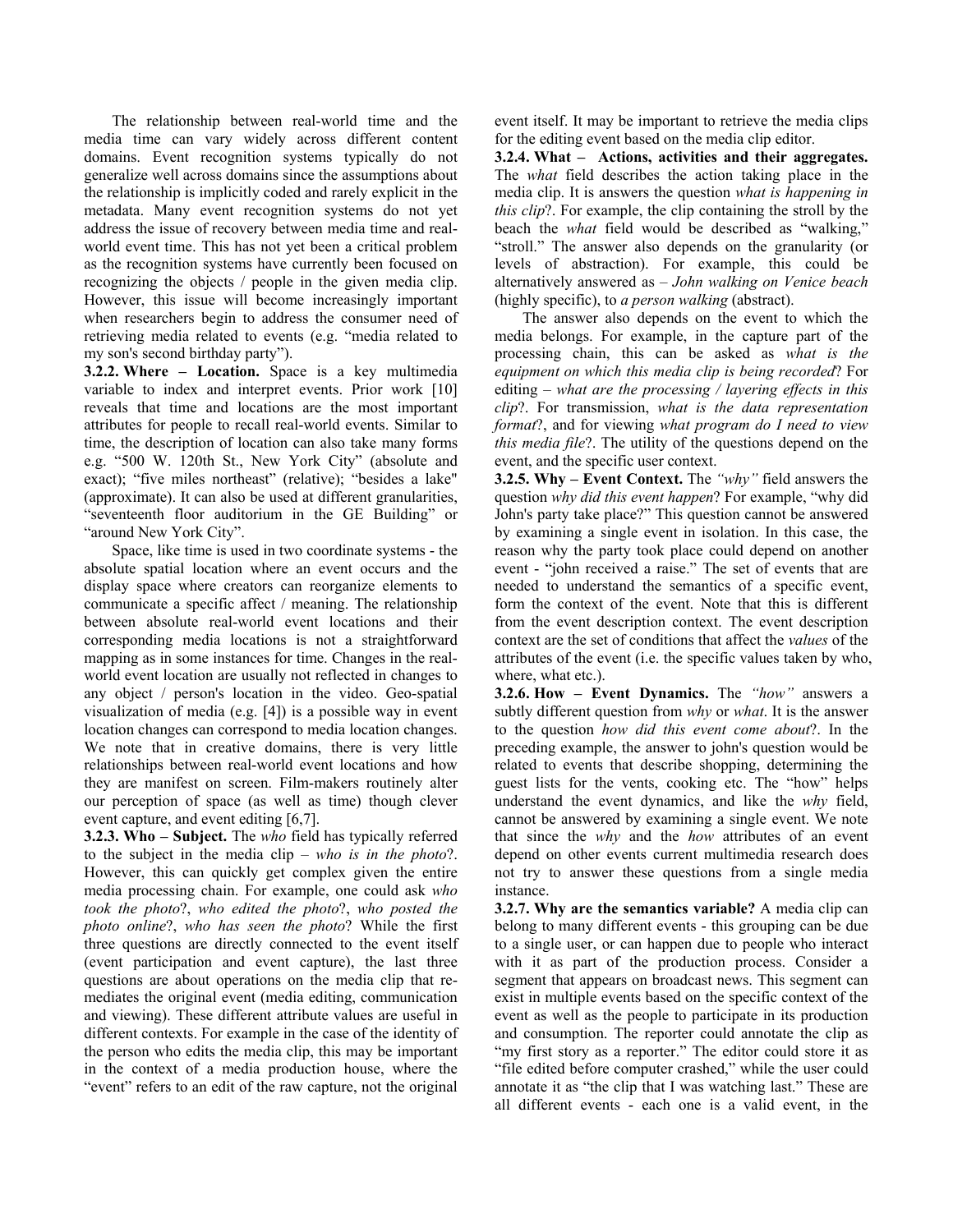context of the person who is annotating the event, and goals of such event descriptions are different - the report is using it as memory, the editor as contextual information, and the user as a mechanism to go back to the clip that she was watching last.

The plurality of descriptions for the *same media clip* is clearly necessary, as the intended use of each description is different and is driven by the specific user context. We would like to emphasize that the media clip-event relationship is a dynamic construct, and is driven by user need - indeed this can change over the lifetime of media use for a single person. For example, soon after my trip to china, I would annotate each event in detail - however a few years later, user may just want to aggregate all of these events and would like to recover them as "travel before graduation." Clearly, such aggregation could not have been anticipated with high probability until the user *actually graduated* and had an opportunity to reflect on past events.

Affect can have a significant role to play as well. For example, consider a couple on vacation in India. They label the different events, associate media clips of each event. They may label some of these events as "happy." A few years later, if the couple separates, then this usually will have a significant effect on the semantics of the events. One person may now label all of these events as "sad" and may be unwilling to retrieve any clip associated with such events. In conclusion, event semantics are highly variable across people, and may change over time for a single person, due to contextual dependencies.

#### **3.3 Event Model**

In this section we shall discuss event relationships – as they address the *why* and the *how* aspects of events. We first discuss the spatial and temporal relationships and then generalize to other relationships. We note that each event has the standard attributes of *who, where*, *when*, *what* and *media* associated with it. As these are standard attributes, we shall not discuss them in detail.

There are two types of events in the Eventory: physical event and system event. Physical event is the real world event that users can create and publish through the web interface of Eventory. System event is essentially the records of user interaction. For example, user Bob logged into Eventory and uploaded a video. The system event is important to collect the data of user interaction, which make it possible to analyze how they interact with system and other users.

In this our model, event, media and user are interrelated by their IDs. Each media contains the event ID and user ID it is associated with. Each of event, media and user can be connected by using the definition in types of links table and recorded in relationship table.

Event structure in this model defines event recurrence as none repeating, daily, weekly, monthly and yearly. It supports attributes such as interval of every two repeating

events (e.g., four years for Olympics), whether event is repeating by day or date (monthly event can recur every first day or first Monday of the month), and on which date event is repeating (for weekly event, Monday, Friday, etc.).

Events may have temporal and spatial relations. Some events repeat, evolve and develop. For example, the event of Olympics repeats every four years. Additionally, there are also changes in location, people, program, etc. Spatial relationships amongst events include – a meeting that is held alternatively in two different locations each week.

Event relationships can be generalized beyond temporal and spatial relations, to arbitrary semantic relationships between events. For example two events may be connected using a 'is-part-of' relationship. For example consider tennis matches that are part of the Olympic games. Each is an event, but part of a larger Olympic games event. Events may have a 'cause and effect' relationship. For example, because of the leg injury, Beckham had to quit the game. Events can be related to each other through evolutionary aspects. For example, the Soccer World League Cup that evolves from Italian League Cup to European League Cup to worldwide. We can regard the later events as developed instances of the original event.

Current event models seldom deal with the problem of relationship because it is hard to list all the relationships for event. In prior work [11] the authors defined several specific relationships such as Parent-Child Relationship, Category Relationship and Domain Relationship.

In our approach, we have generalized this idea to an arbitrary semantic relationship. Rather than defining the semantics of the relationship, we allow the users to specify arbitrary semantics to the relation – the semantics will be clear to the user – the application need not be aware of the relationship. However we do impose constraints *on the semantics of the specification of the relationship.* 

#### **4. Event Link Semantics**

The key idea in this paper is the introduction of arbitrary semantic relationships between two events (ref. Figure 4). In this section we first introduce the idea of personalized vs. global semantics, and then discuss restrictions on the specification of the relationship. Finally we discuss semantic granularities.

#### **4.1 Personal vs. Global**

In our approach, we facilitate global as well as personalized relationships between events. Global relationship types allow users of the system to establish a common understanding of the relationships between events. These are words whose semantics are unambiguous. For example, we have defined "similar" and "related to" as global relations between events. Personalized relationship can be defined by people's own words, languages and expressions. So it might be only meaningful to the person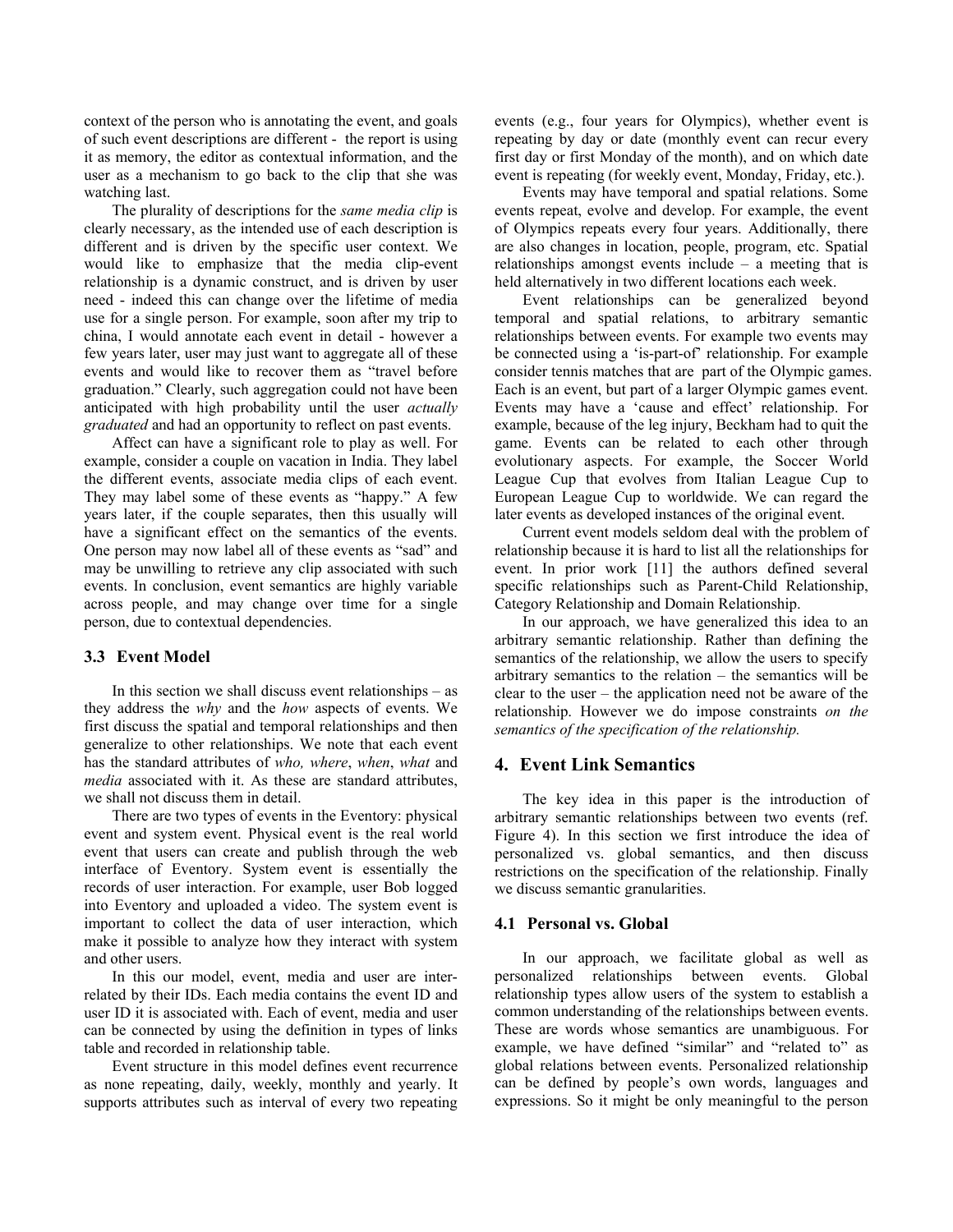who creates it, or a group of people who understand the context of definition. For example, a user might create a relationship "meta" to connect two events – the meaning of which may only be known to her. The important issue is if she uses this relationship consistently, then she will be able to browse the events in the eventory in a consistent manner.

### **4.2 Relationship properties**



**Figure 4:** Event relationships. The figure shows both binary relationships between events ("caused") as well as unary relationships ("uplifting").

Each relationship in the eventory needs several properties to be defined. It must have a unique name, and the relationship type can be unary or binary.

The relationship type allows us to specify properties of a single event as well as how two events may be connected. For example, an event A: Italy wins the 2006 World Soccer Cup, event B: Italians celebrate on the street. A user may specify the unary relationship "rocks" to event A. For this user, event A "rocks." A binary relationship can link both events. For example a binary relationship such as "leads to" can connect the two events. After linking event A to B, we have "event A leads to event B".

A binary relationship of the form *x* R *y* needs to define the attribute types of the entities *x* and *y* respectively. It also needs to define properties of the relation R.

> *Attribute types*: Both *x* and *y* can be people, event, media and location. These specifications enable us to filter the events based on attribute semantics. If a specific user creates a relationship "similar" where attributes semantics of *x* and *y* are both media, then the system will not allow the user to specific the following relationship: Bob "similar" Phoenix, as people cannot be similar to places (as specified by the semantics of the relation "similar"). Note that for a unary relationship, we need to specify one attribute type.

 *Relationship types*: A binary relation *x* R *y* can be reflexive, symmetric, and transitive. *Reflexivity:* If *x* R *x*, then R is reflexive. For example relationship "equal" has reflexivity because A is equal to A. *Symmetry:* If *x* R *y* implies *y* R *x*, then R is symmetric. For example, relationship "related" has symmetry because A is related to B implies B is related to A. *Transitivity:* If *x* R *y* and *y* R *z* implies *x* R *z*, then R is transitive. For example the relationship "family" if John is related to Mary via the relation "family" and Mary is related to Joe via "family" then John and Joe are related via the same relation.

#### **4.3 Semantic Granularities**

The relationships can be at multiple granularities – they can exist between events, between media, and between media and events. For example, we could have a "promotion" event that *causes* a "party" event. The party may have many photographs / videos associated with it  $$ these may be *related* to media captured at the "birthday party" event.

# **5. System Implementation**

We now discuss the implementation details of the Eventory. Eventory is a web media archive system that people can create, explore and mange events. Users can associate multimedia files with these events by uploading and sharing their media collections including images, videos, audios, documents, etc. The system supports complex event structures by allowing users to specify arbitrary relationships between media as well as between events. Through a notification mechanism, the system allows users to become aware of other users acting on their uploaded media, as well as events.

The Eventory has been implemented using Ruby on Rails Web Application framework. The core of the Eventory is made up of a relational database (MySQL 5.0), hosting the database schema proposed in data model section. On top of this relational schema, we provide an object-oriented implementation using the lightweight object relational mapping framework offered by Rails. With the support of AJAX, Eventory supports dynamic and instant interaction. In the next three sections we discuss event creation, media upload and event notification.

### **5.1 Event creation and exploration**

A simple web based interface allows the user to create events (ref. Figure 5). The figure shows an example of event creation, where event attributes of name, participants, location, start date, start time, end date, end time, tags and descriptions can be provided. Also, event structure such as recurrence can be defined. In the figure we can see that the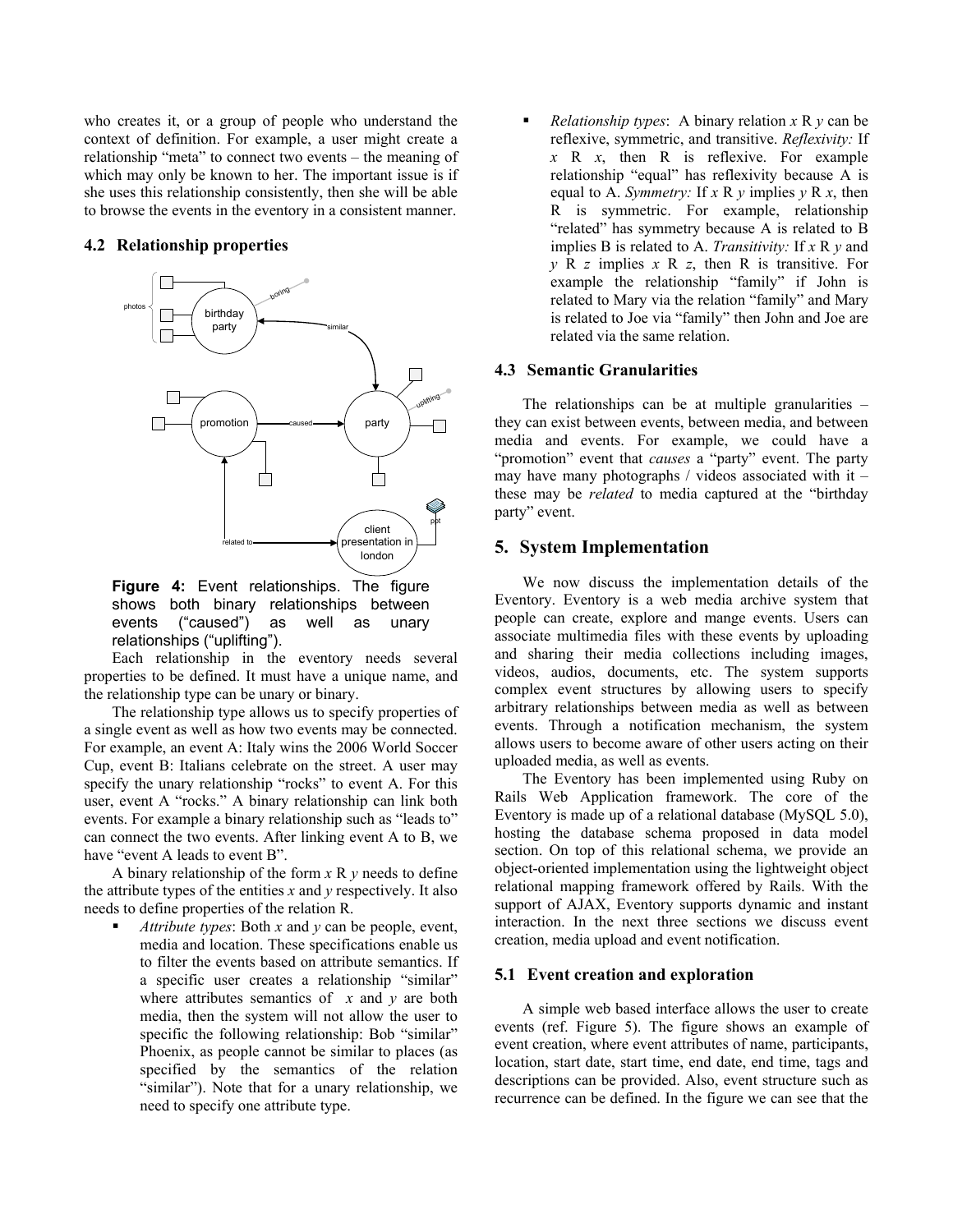author can define the event to repeat monthly. Options to allow for other frequencies are available (week / day).

|                                                                     | ı        |                      |                   | J /                                                                                                                     |
|---------------------------------------------------------------------|----------|----------------------|-------------------|-------------------------------------------------------------------------------------------------------------------------|
| control panel                                                       | Events   | <b>Media</b>         | <b>Connection</b> |                                                                                                                         |
|                                                                     |          |                      |                   |                                                                                                                         |
| create events                                                       |          |                      |                   |                                                                                                                         |
|                                                                     |          |                      |                   |                                                                                                                         |
| Name                                                                |          |                      |                   |                                                                                                                         |
| smms                                                                |          |                      |                   |                                                                                                                         |
| smms meeting                                                        |          |                      |                   |                                                                                                                         |
| Participants                                                        |          |                      |                   |                                                                                                                         |
|                                                                     |          |                      |                   |                                                                                                                         |
| Location Brickyard                                                  |          |                      |                   |                                                                                                                         |
| If Other Please Specify                                             |          |                      |                   |                                                                                                                         |
| Date $2007 -$ June                                                  |          |                      |                   | $\boxed{\bullet}$ 9 $\boxed{\bullet}$ Start $\boxed{03}$ : 11 $\boxed{\bullet}$ End $\boxed{03}$ : 11 $\boxed{\bullet}$ |
| Repeat Monthly                                                      |          |                      |                   |                                                                                                                         |
| Every <sup>1</sup><br>No end date $\square$<br>End Date 2007   June | month(s) | 19<br>$\blacksquare$ |                   |                                                                                                                         |
| Repeat by:                                                          |          |                      |                   |                                                                                                                         |
| Day Date                                                            |          |                      |                   |                                                                                                                         |
| G.<br>O.                                                            |          |                      |                   |                                                                                                                         |
|                                                                     |          |                      |                   |                                                                                                                         |

### **Figure 5:** Event Creation page

Event name redundancy can occur due to the fact that participants of the same event can give different names to describe the same event. A participant may not be aware that the event has already been created. For example, event "US Open 2007" can be named "US Open tennis 07", "US Open Championship 2007" etc., while they are referring to the same event. This creates confusion while associating media to events. To address this problem, we provide keyword hints at the time of user input. With the support of AJAX, keyword will be captured and searched in event database while the user is typing the name of the event. If there are events with the similar name, these names will be revealed to notify user that this event probably already exists, as shown in the yellow region of Figure 5. We provide a calendar interface for efficient management of chronological data and to display the existing events. Thus users can directly view and manage events through calendar.

#### **5.2 Media Sharing**

The Eventory supports the sharing of all types of media files including videos, photos as well as text documents. A media upload must have a name, description, set of tags, author. The system records the time that the media was uploaded. Once the media has been uploaded, the user can locate an existing event to which the media can be added. Other functions such as display media and delete media are also available.

We allow media to be uploaded independent of whether it is to be associated with an event. The main reason for this flexibility is that people, who may be interested in sharing media, may not be interested in

creating events – indeed one of the key aspects of Web 2.0 sites such as Flickr lies in their ability to allow users to quickly upload and tag media. This flexibility creates the problem of resolving the semantics of the media, as they are not attached to an event.

#### **5.3 Community awareness**

We have designed notification and subscription systems to provide passive and active forms of awareness. These notification systems are important as the allow people to become aware of each other activities on the eventory. For example, on Flickr, this is implemented as "new comments" whenever someone comments on the current users photos. Notification is automatically generated by system when there are related updates about the user. This is termed passive, as the user the system provides this notification automatically. The user can also actively subscribe to content in which she is interested, these could be events, users, as well as the result of any valid query in the system.

**5.3.1. Notification.** The analysis of system level events (clicks / tagging / creation of a link etc.) allows us to easily develop a notification system that is tailored to each user. We only notify users of new links relevant to them due to a concern of overloading the users with too many system level notifications. Notification can be accessed from "my links" in the control panel page. Whenever there are new links, the relevant links will appear as "you have new stuff!" Users can click the hyperlink to view detailed information.

**5.3.2. Subscription.** In this section we describe ability of subscribing to other users of the Eventory. This is done in two parts: syndication (creating the RSS feed) and aggregation (combining the feeds for each user).

In our system a user can subscribe to events (say a "party" event), people (e.g. all events corresponding to Mary). In the future we are also planning to allow for subscription to arbitrary queries  $-$  e.g. all events that that took place at school / events similar to Anne's party etc. In the Eventory, events or media uploaded by a particular user are pushed to other users, thereby updating them on the relevant changes to the Eventory (e.g. they may be subscribing to another users profile).

The RSS syndication standard requires three compulsory channel elements which are title: The name of the channel, link: The URL to the corresponding HTML website and description: Phrase or sentence describing the channel. We include pubDate (posting/publication date) in our summary, which is one of the optional elements in RSS 2.0 specification. Aggregation is the process of combining multiple syndication feeds. In the Eventory when a current user subscribes to other users, their syndicating profile pages are registered to an aggregator built in current user's profile page (i.e. all profile pages have syndicating and aggregating capabilities). This is useful because the current